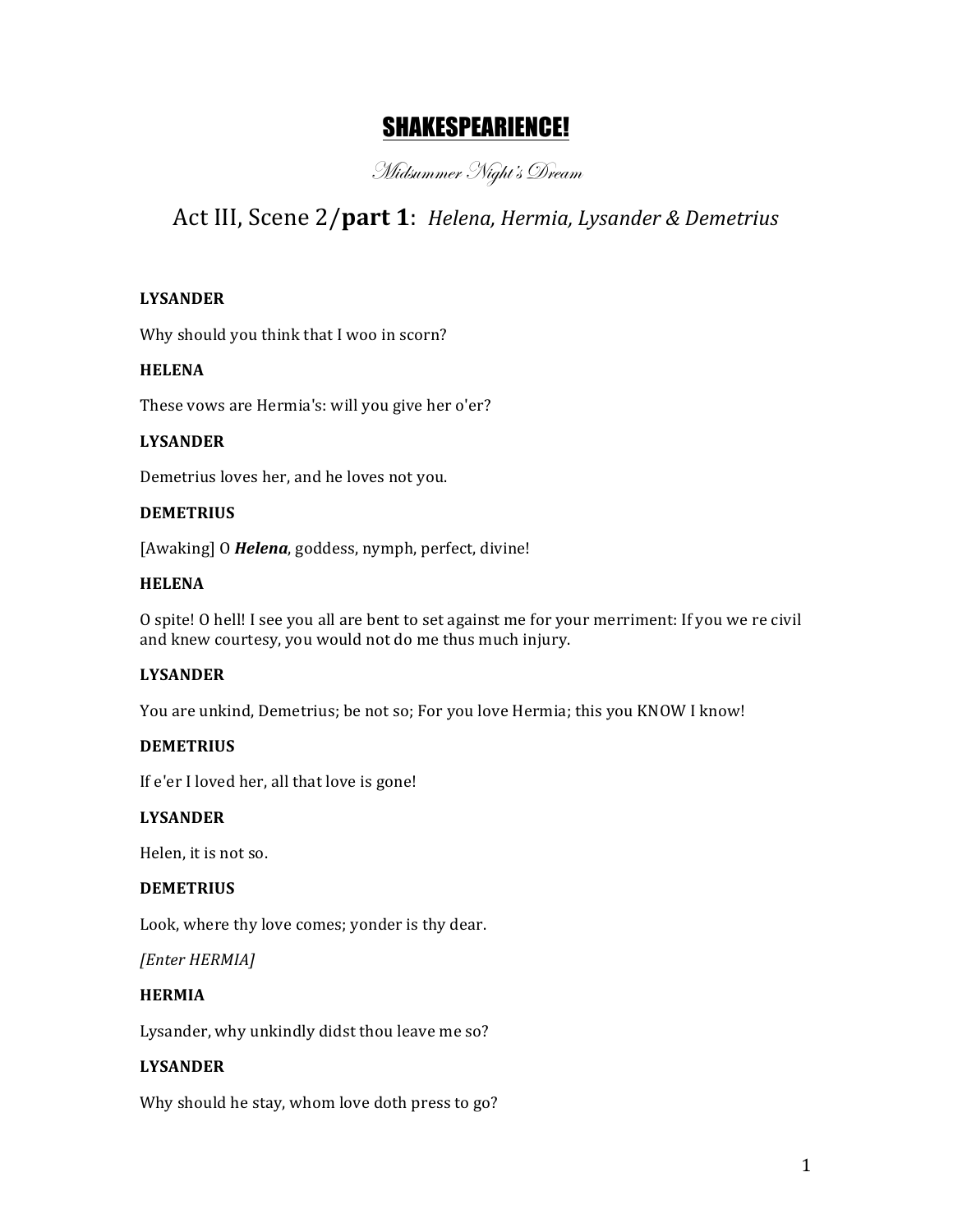# **HERMIA**

What love could press Lysander from my side?

#### **LYSANDER**

Why seek'st thou me? The hate I bear thee made me leave thee so?

#### **HERMIA**

You speak not as you think: it cannot be!

#### **HELENA**

Lo, she is one of this confederacy! Now I perceive they have conjoin'd all three

To fashion this false sport, in spite of me. Injurious Hermia! most ungrateful maid!

#### **HERMIA**

I am amazed at your passionate words. I scorn you not: it seems that you scorn me.

#### **HELENA**

Have you not set Lysander, as in scorn ....To follow me and praise my eyes and face?

And made your other love, Demetrius, To call me goddess, nymph, divine and rare?

#### **HERMIA**

I understand not what you mean by this.

#### **HELENA**

Oh, fare ye well: 'tis partly my own fault; Which death or absence soon shall remedy.

#### **LYSANDER** [he holds Helena]

Stay, gentle Helena; My life, my soul, fair Helena!

#### **HELENA**

O excellent!

#### **LYSANDER**

Helen, I love thee; by my life, I do!

#### **DEMETRIUS**

I say I love thee more than he can do.

#### **LYSANDER**

If thou say so, withdraw, and prove it too.